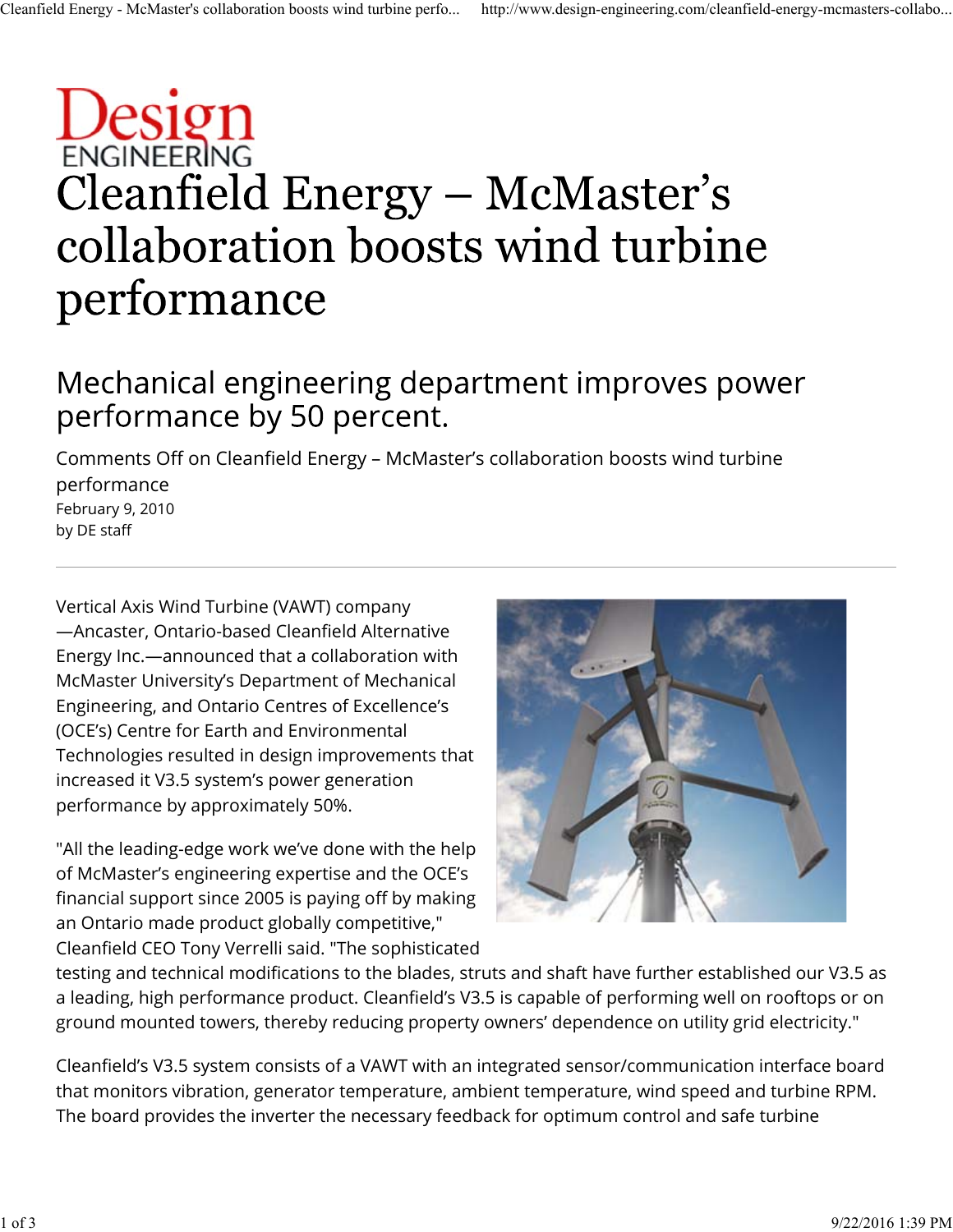operation. The turbine inverter is designed with a custom algorithm for direct control of its permanent magnet generator. In generating mode, the control algorithm allows variable speed operation by closely following the power curve of the turbine.

"The project team has achieved several key improvements to the V3.5," said Dr. Stephen Tullis, leader of the research project and Assistant Professor at McMaster. "It is now much better structurally, and we have raised the power curve – increasing power performance by approximately 50% from that of Cleanfield's previous commercial turbine – as measured in large-scale wind tunnel tests. With Cleanfield's control system, the turbine can operate with low vibration and very low noise levels which are practically unnoticeable."

"We have a resonant frequency band skipping algorithm that protects against detectable vibration and sound for various rooftop applications, which further differentiates our technology in the marketplace," added Cleanfield Chief Technology Officer Mihail Stern. "This translates into smooth and quiet rotation of our turbines in urban settings. For example, within the auditorium of Mohawk College, directly below two of our rooftop VAWTs, neither vibration nor sound is perceptible on a windy day."

www.mech.mcmaster.ca www.cleanfieldenergy.com www.oce-ontario.org

> result, it has been audite and accred as an ASME Sectio VIII, Div. 1 fabrica